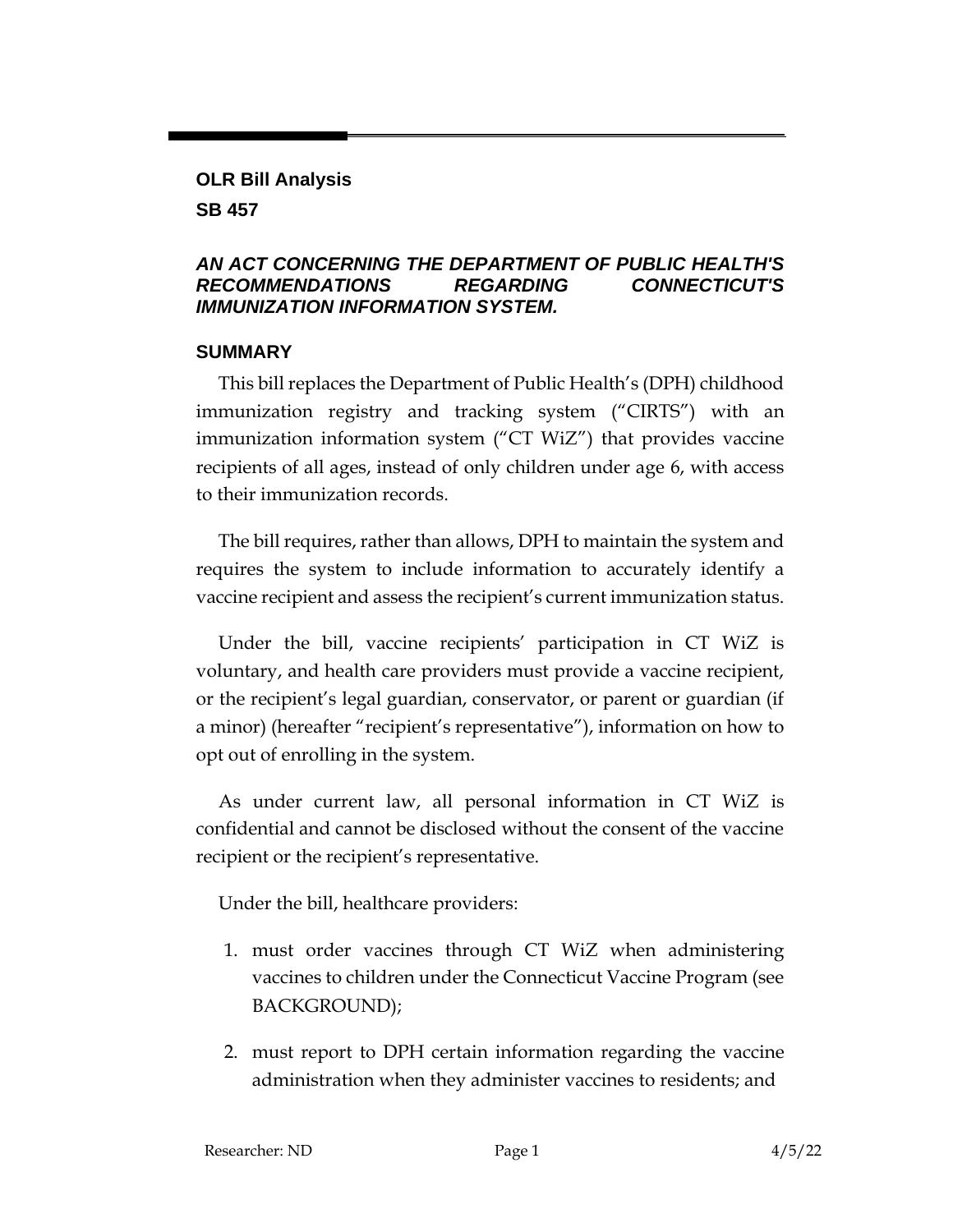3. may use CT WiZ to access a person's current immunization status to (a) determine whether the person requires immunizations or (b) officially document the person's immunization status to meet childcare, school, or higher education immunization entry requirements.

The bill also imposes various requirements on CT WiZ and authorizes DPH to take specified actions, as follows:

- 1. DPH must, upon request, provide a vaccine recipient, or the recipient's representative, access to any information a health care provider gives to CT WiZ on the recipient's vaccine status;
- 2. DPH must, in consultation with the Office of Health Strategy (OHS), facilitate interoperability between CT WiZ and the Statewide Health Information Exchange;
- 3. DPH must provide local and district health directors with sufficient information on residents who live in their jurisdiction and are listed in CT WiZ in order to address under-vaccinated communities and improve health equity;
- 4. the DPH commissioner may use information in CT WiZ for medical or scientific research, disease control and prevention, and maintaining the state's list of reportable diseases, emergency illnesses and health conditions, and lab findings (see BACKGROUND); and
- 5. DPH may exchange information in CT WiZ with federal agencies providing health care services and other states' immunization information systems.

The bill also makes various related technical and conforming changes, including repealing a provision requiring DPH to provide COVID-19 vaccine recipients information on their vaccination status.

EFFECTIVE DATE: October 1, 2022

# **HEALTH CARE PROVIDER DEFINITION**

Researcher: ND Page 2 4/5/22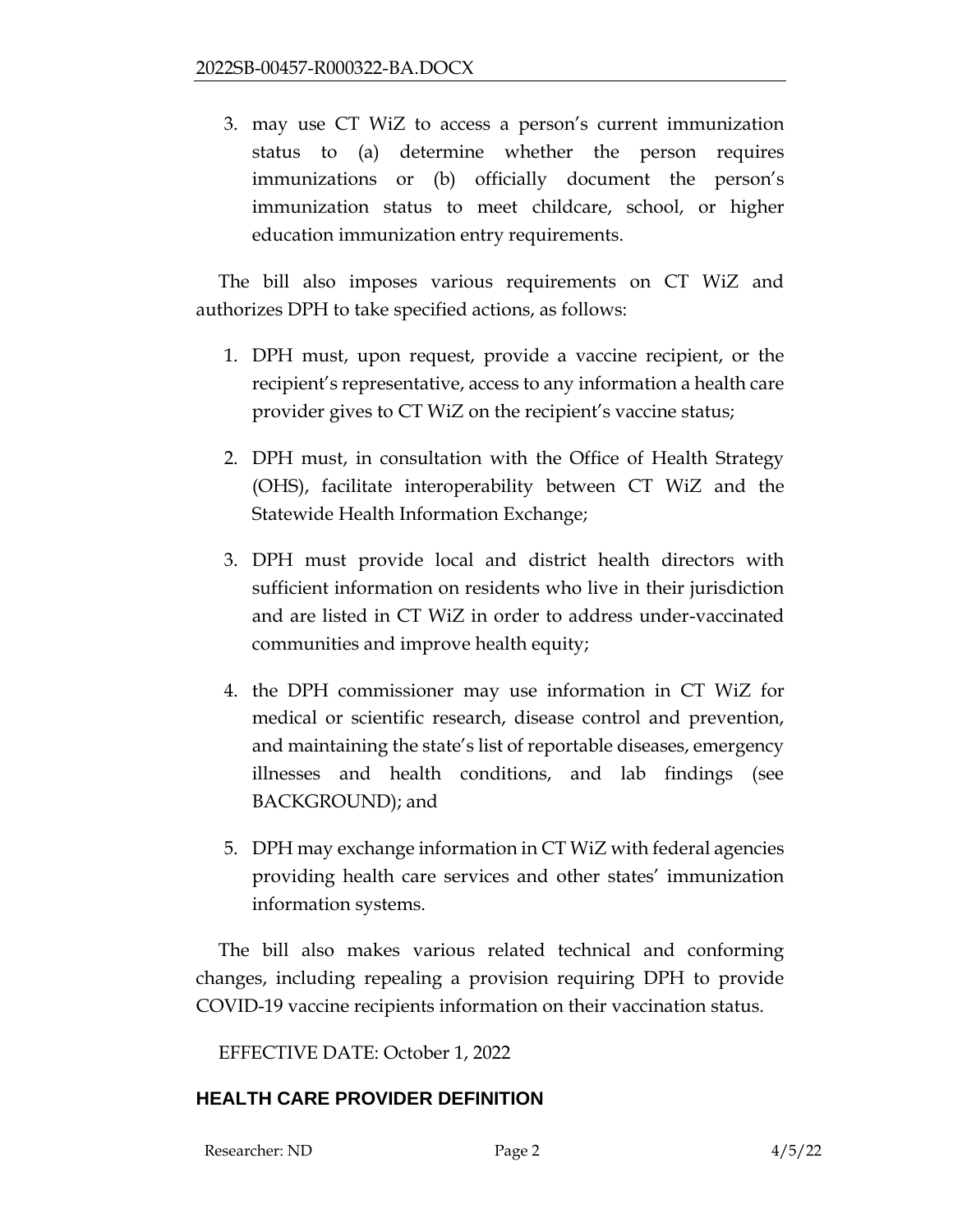Under the bill, a health care provider is someone who:

- 1. is a physician, physician assistant, nurse midwife, advanced practice registered nurse, registered nurse, pharmacist, or an individual authorized by state or federal law to administer a vaccine and
- 2. has direct or supervisory responsibility for administering a vaccine or assessing a person's immunization status.

#### **REPORTING REQUIREMENTS**

The bill requires each health care provider who administers a vaccine to a resident to report, in a manner the DPH commissioner prescribes, the following information:

- 1. the vaccine recipient's name and date of birth;
- 2. the name and date of each vaccine dose administered to the recipient;
- 3. any other information the commissioner deems necessary; and
- 4. when appropriate, contraindications or exemptions to administering each vaccine dose.

### **INTEROPERABILITY WITH THE STATEWIDE HEALTH INFORMATION EXCHANGE**

The bill requires the DPH commissioner, in consultation with the Office of Health Strategy, to facilitate interoperability between the immunization information system and the Statewide Health Information Exchange. It allows the commissioner to implement necessary policies and procedures while in the process of adopting regulations, provided she posts the policies and procedures on the eRegulations System before adopting them. The policies and procedures she implements are valid until the regulations are adopted.

### **BACKGROUND**

#### *Connecticut Vaccine Program*

The Connecticut Vaccine Program is a state and federally funded